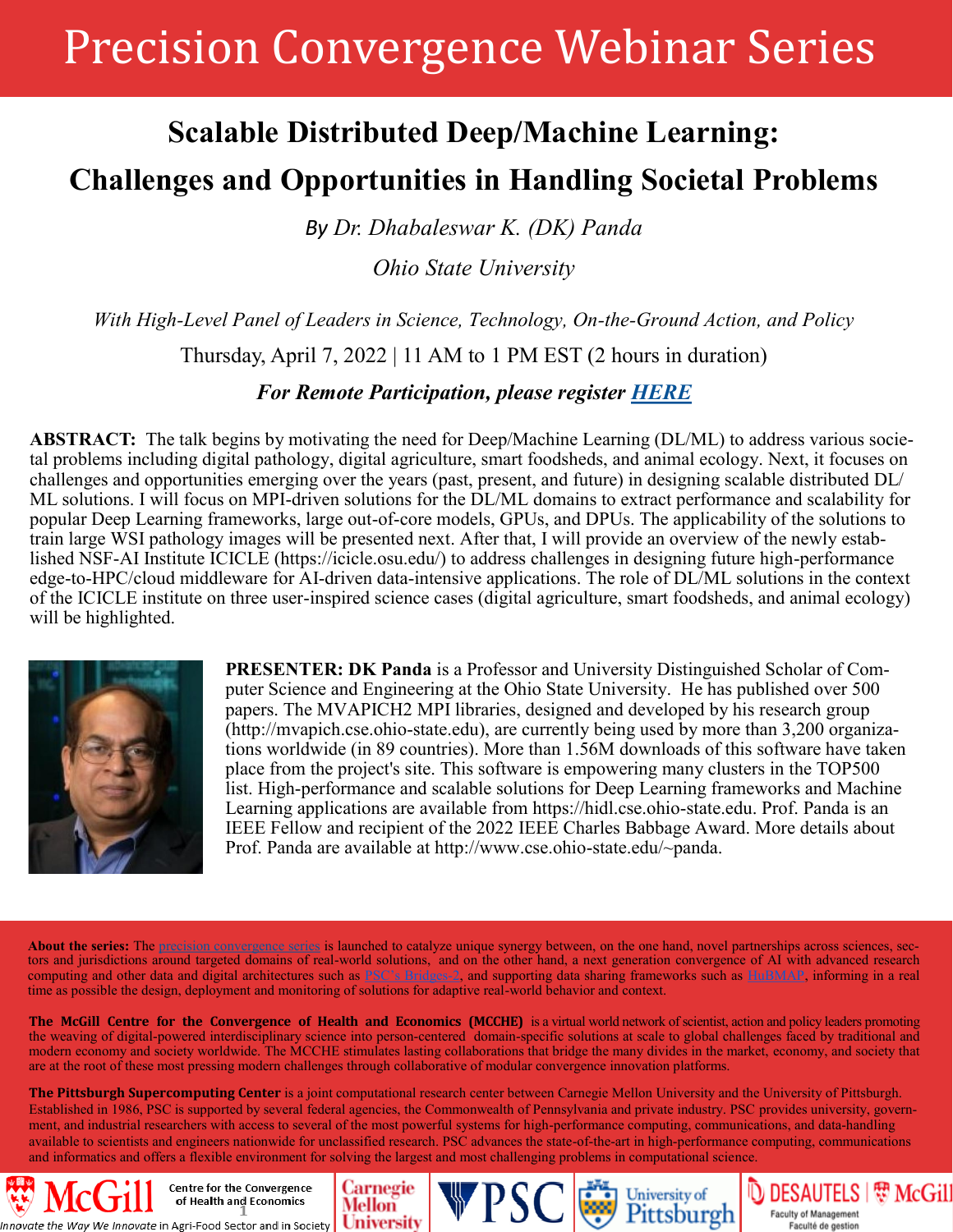## *Co-Chairs:*



**Laurette Dubé, PhD** is the founding Chair and Scientific Director of the McGill Centre for the Convergence of Health Economics. She holds the James McGill Chair of Consumer and Lifestyle Psychology and Marketing. Her work has been published in top disciplinary journals in Psychology, Management and Medicine as well as in multidisciplinary journals. She holds an MBA in finance, and a PhD in behavioural decision making and consumer psychology. During her 2020-2021 sabbatical, she is a visiting scholar at the National Research Council of Canada and at the Pittsburgh Supercomputing Center, Carnegie Mellon, USA. [https://thefutureeconomy.ca/interviews/ laurette](https://thefutureeconomy.ca/interviews/%20laurette-dube)-dube



**Shawn Brown, PhD** is Vice Chancellor for Research Computing at the University of Pittsburgh and the Director of Pittsburgh Supercomputing Center at the Carnegie Mellon University/University of Pittsburgh and. Prior to his appointment, Dr. Brown served as the Associate Director of Research Software Development at the McGill Centre of Integrative Neuroscience at the McGill Neurological Institute. Dr. Brown is an expert on high - performance computing and computational simulation. He has over 25 years of experience in developing software to support the use of high-performance computing for research in areas such as chemistry, bioinformatics, and public health. his research interests are ALSO in how agent-based modeling and other computational techniques can be used to provide decision support in public health and chronic disease.

## *Panelists:*



**David Easterling** is a Supervisory Physical Scientist with the National Oceanic and Atmospheric Administration's National Centers for Environmental Information (NOAA/NCEI) in Asheville, North Carolina. He is currently Director of the Technical Support Unit (TSU) for the U.S. National Climate Assessment. In his career at NOAA, he has developed or enhanced methods to improve the quality of climate data sets, helped guide the development of high-quality climate observing networks, and analyzed climate data and model simulations for evidence of climate variability and change, particularly in extreme events. David received his Ph.D. in 1988 from the University of North Carolina at Chapel Hill and served as an Assistant Professor in the Atmospheric Sciences Program, Department of Geography, Indiana University-Bloomington from 1987 to 1990. In 1990 he moved to NOAA's National Climatic Data Center as a climate scientist, was appointed Principal Scientist in 1999, Chief of the Scientific Services Division in 2002, and Director of the Technical Support Unit in 2013. He has authored or co-authored more than 100 research articles and book chapters on climate science. He is a Fellow of the American Meteorological Society, and has been awarded four NOAA Administrator's Awards, four NOAA Bronze Medals, and one Department of Commerce Silver Medal.



**Jan Bjaalie, M.D., Ph.D.,** is Professor at the Institute of Basic Medical Sciences, University of Oslo, where he leads a team of researchers, data curation scientists, and software developers contributing to the building of the EBRAINS RI, the European distributed research infrastructure for brain and braininspired research. He is Infrastructure Director of the EU Human Brain Project, leader of the EBRAINS Data services, special advisor on neuroinformatics for the EBRAINS AISBL, Head of the Norwegian Neuroinformatics Node, and former Head of the Institute of Basic Medical Sciences at the University of Oslo (2009 - 2016). With a strong background in neuroanatomy and neuroscience, he is focused on making scientific research data more accessible and interpretable and on developing advanced brain atlasing tools for brain-wide analysis of multimodal data. In his role as founding Executive Director of the International Neuroinformatics Coordinating Facility (2006 – 2008), he initiated INCF programs on brain atlasing and multi-scale modeling. Professor Bjaalie has been partner and coordinator of several EU projects and has collaborated extensively with leading laboratories in many countries. He is Chief-Editor of Frontiers in Neuroinformatics and has served as member of the Neuroinformatics Committee of the Society for Neuroscience (2004 - 2009) and co-Chair (2018 - 2020) and Chair (2021) of the International Brain Initiative.